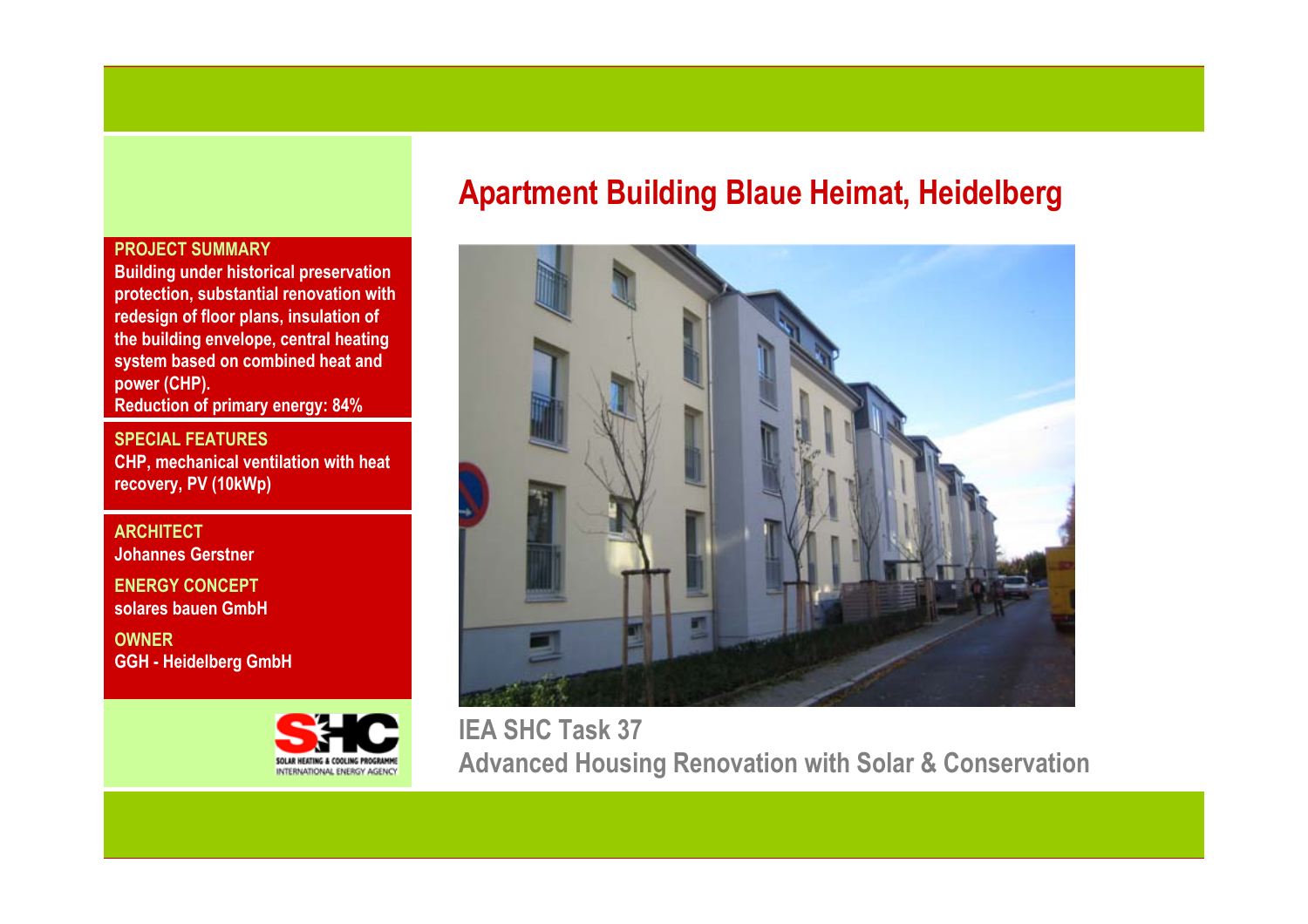

After

### **BACKGROUND**

Blaue Heimat is part of a residential quarter, which was built in two stages in 1927 and 1951. The section built in 1951 is comprised mainly of two-room apartments. Within the renovation project the main objectives were:

• Redesign of floor plans according to modern living standards and different types of apartments (2-4 room apartments)

• Reduction of the primary energy demand to under 40 kWh/m²a by insulation, new windows and new heat and ventilation systems

# **SUMMARY OF THE RENOVATION**

- Redesign of floor plans
- Balconies
- Insulation of the façade (200 mm), the roof (280 mm) and the basement ceiling (160 mm)
- New windows (triple glazing)
- Central heating system with CHP, peak load boilers and water storage
- Semi-central mechanical ventilation system

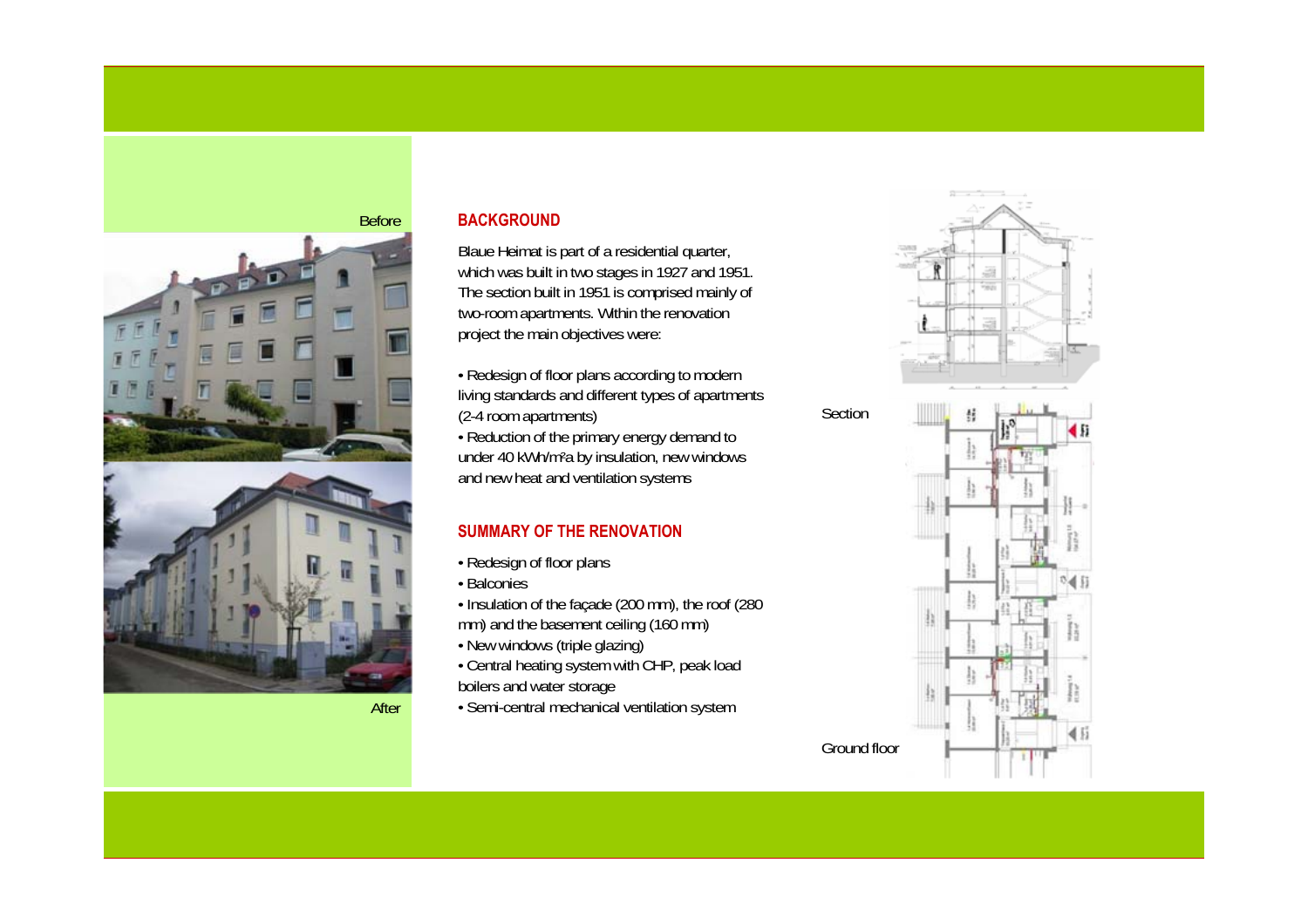

Air tightness in the attic

#### **CONSTRUCTION**

| <b>Roof construction</b>              |  | U-value: 0.13 W/(m <sup>2</sup> ·K) |
|---------------------------------------|--|-------------------------------------|
| (top down)                            |  |                                     |
| Metal roof                            |  | $3 \text{ mm}$                      |
| Battens and counterbattens            |  | 48 mm                               |
| Roof sealing layer (vapour permeable) |  |                                     |
| Wood boarding                         |  | 24 mm                               |
| Mineral wool insulation               |  | 280 mm                              |
| Plasterboard                          |  | 15 mm                               |
| Vapour barrier                        |  |                                     |
| Total                                 |  | $\sim$ 370 mm                       |

| <b>Wall construction</b>    | U-value: 0.15 W/(m <sup>2</sup> ·K) |
|-----------------------------|-------------------------------------|
| (interior to exterior)      |                                     |
| Interior Plaster (existing) | $20 \text{ mm}$                     |
| Clay brick (existing)       | 420 mm                              |
| Exterior plaster (existing) | $20 \text{ mm}$                     |
| Mineral wool insulation     | 200 mm                              |
| <b>Exterior plaster</b>     | 20 mm                               |
| Total                       | 680 mm                              |

| <b>Basement ceiling</b>             | U-value: 0.17 W/(m <sup>2</sup> ·K) |  |
|-------------------------------------|-------------------------------------|--|
| (top down)                          |                                     |  |
| Parquet                             | $19 \text{ mm}$                     |  |
| Screed (existing)                   | 50 mm                               |  |
| Impact sound insulation             | $30 \text{ mm}$                     |  |
| Reinforced concrete slab (existing) | 200 mm                              |  |
| Mineral wool insulation             | 160 mm                              |  |
| Total                               | $~1460$ mm                          |  |





Section through staircase